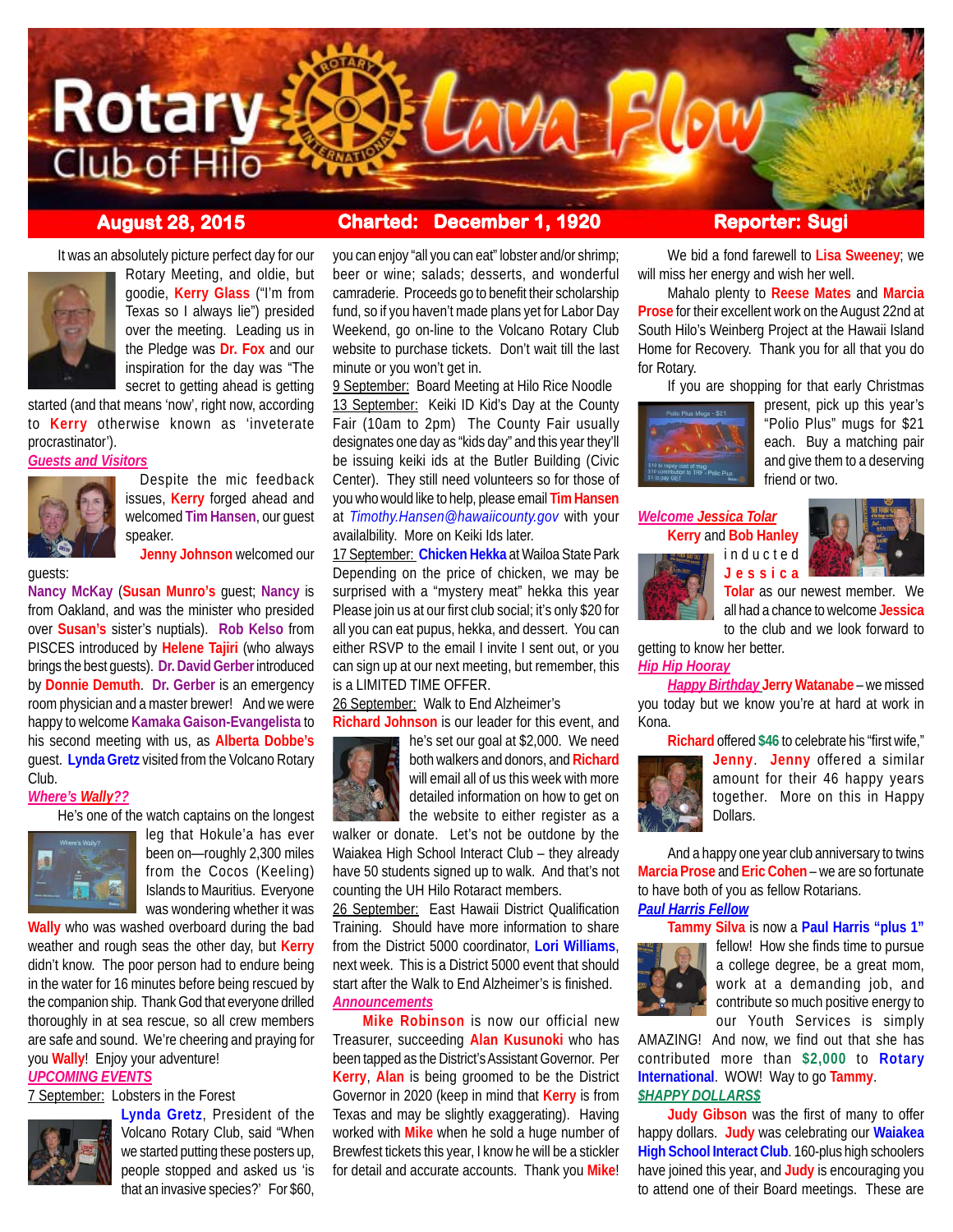# *Birthdays:*

**Corey Kawamoto** August 1 **Misti Tyrin** August 1 **Tina Jimenez** August 13 **Jerry Watanabe** August 28

## *Club Anniversary:*

**Donald Straney** August 6, 2010 (5) **Kui Costa** August 6, 2010 (5) **Wally Wong** August 6, 2010 (5) **Cel Ruwethin** August 12, 2011 (4) **Lorraine Inouye** August 28, 2009 (6) **Eric Cohen** August 29, 2014 (1) **Marcia Prose** August 29, 2014 (1)

# *Wedding Anniversary:*

**Glenn & Anne Harris** August 1 (17) **Gail & Gordon Takaki** August 2 (35) **Tina & Tom Jimenez** August 6 (33) **Jenny & Richard Johnson** August 30 (46)

## *Announcements:*

**Aug. 28 - Tim Hansen - Hi County Special Projects Coordinator Sept. 4 - Chris Ridley 10 Warning Signs of Dementia Sept. 11 - Reese Mates - Shelter Box USA Sept. 25 - Lynn Nakim - "Dealer's Choice" Oct. 2 - Marcia Prose - Hilo Palace Theatre Oct. 23 - Glenn Harris**

**Ethics and The Rotary 4-Way Test**

| Immediate Past President  Richard Johnson |
|-------------------------------------------|
|                                           |
|                                           |
|                                           |
|                                           |
|                                           |
|                                           |
|                                           |
|                                           |
|                                           |
|                                           |
|                                           |
|                                           |
|                                           |

held weekly at 1:15pm in the WHS Library and normally end by 1:45pm. If you are suffering from the Monday blues, sitting in on one of these meetings is the CURE. Please contact **Judy** if you'd like to volunteer.

She is also encouraging members to attend the



general Interact Club meetings. Being in the same room with 160 high energy high school students who are eager to volunteer for projects like the beach cleanup is awe inspiring. Club Meetings are held every Tuesday starting

at12:25pm and ending by 12:55pm. Next week **Judy** will be passing around a volunteer signup sheet for the annual **"Get the Drift and Bag It"** beach cleanup that the Waiakea Interact Club is participating in. *(Note, any attendance at Interact functions counts as "Meeting Make-up")*

**Gail Takaki** was happy for **Richard** and **Jenny's**



46th wedding anniversary and she intrigued us all by recounting that **Richard** met **Jenny** (this hippie chick) when he was on shore leave in San Diego. And she is the love of his life. (**Richard**—we need to hear the full story at our club's 95th Anniversary party on Dec 7th.)

**Susan Munro** was **happy**

because this year **Mitch Roth** has volunteered to walk in high heels for the "Walk A Mile" drive. **Kerry** will be in China on that date, but he reassured **Mitch** that it was "a piece of cake".



**Jim Cheney** offered **happy dollars** because he

miraculously made it back from the Philippines totally unscathed. **Jim** was able to finally get back into his hacked AOL email account after supplying AOL with details only he would know. Just a cautionary tale for all our members—safeguard your email passwords and never use the same password on all your accounts (just in case one gets hackd).

**Nancy Cabral** offered **happy dollars** and thanks to **Tammy Silva** and **Jonalynn Nosaka** for their help in finding a nurse to help oversee her husband's recuperation from surgery. We are all

happy that **Nancy's** husband has returned home to the Big Island and hope that his new nurse doesn't "kill him" before he makes a full recovery.

# *Speaker Tim Hansen, Special Programs Coordinator Hawaii County Prosecutor's Office*

"I want to thank all of you who have volunteered to help the Keiki ID program. The program would not be possible without volunteer support. Last year we were able to be present at 64 community events across the island providing over 4,000 ids for children.

The IDs that we process for kids are on a nice hard plastic card, and it provides their picture, emergency contact info, as well as some identifying information like their hair and eye color. Machine prints it out in 30 sec so we're able to hand it to the kid right then and there.

On the back of the card is a list of basic safety tips and this is one of the most important parts of the Keiki id program. We spend time with the kids and the parents to go over these tips that highlight how to stay safe. The kids love the ids; it makes them feel important to have a picture id, and we tease them that it's not a driver's license so they can't drive yet."

For those of you who have been volunteering with us for a while you may remember how frustrating the old machines were – a lot of times it took a while to process the ids and sometimes it didn't work. Last year we bought two brand new machines – one for Hilo and one for Kona – and they work really well. We thank you for volunteering for upcoming Keiki ID events. We send emails out to notify Rotary of upcoming events and we always need volunteers.

We're so popular now that we're doing them almost every weekend, but we have to say "no" if we don't have volunteers to help us. There is no age limit on volunteers. In fact, we recently connected with the Waiakea High School Interact Club, and they have agreed to take on Keiki IDs as one of their service projects.

We ask our volunteers to help with crowd control, and also encouraging the event attendees to participate by letting them know that it's free. This enables us to speak to the parents and the kids about the basic safety tips and answer any questions they may have. For most events, we like to have at least two volunteers but three is ideal. For larger events like the Easter Egg Hunt, we need at least ten volunteers to help us with the crowd.

# **Missing Child Kit**

On the first Wednesday of every month from 1pm to 4pm, we do both Keiki IDs and a missing child kit at the Prosecutor's Office front conference room. The purpose of the missing child kit is to gather all the information in one place so it can be quickly shared with the police if the child were to go missing. The kit consists of the child's fingerprints, a DNA hair sample, and the child's photo (the child's dental record info may be filled out later). We attach these to the form and give it to them in a folder so it will be easy to find. This might be another volunteer opportunity for those Rotarians who may be interested.